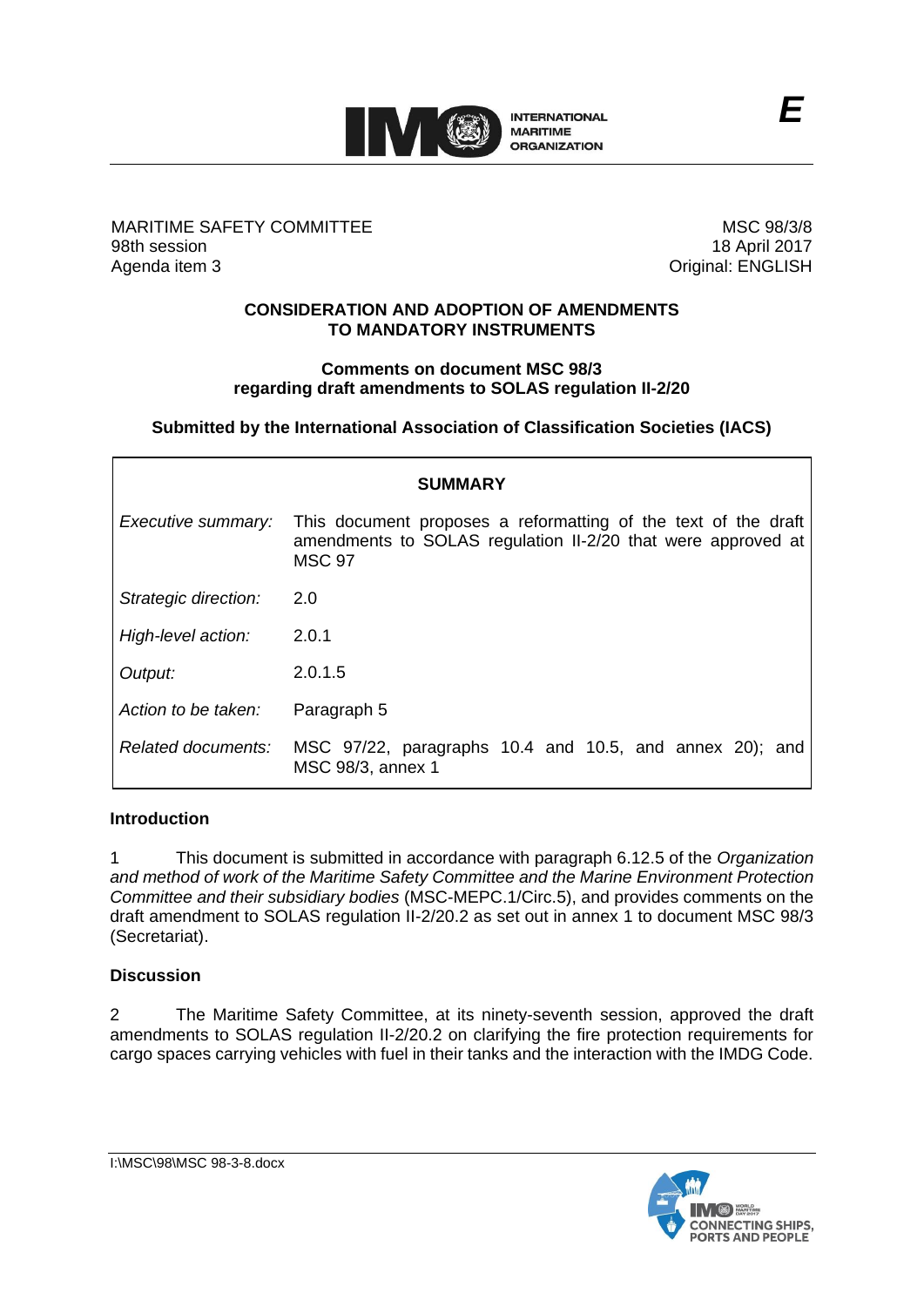3 As advised during MSC 97, IACS has reconsidered the formatting of the text of the proposed amendments and suggests that they could be improved to make the intent clearer. The proposed reformatted text is set out in the annex to this document. It is to be noted that it is not the intention of IACS to change, in any way, the technical content of the draft amendments as approved by MSC 97.

4 IACS notes the decision of MSC 97 that the "parallel" amendments to SOLAS regulation II-2/20-1 were no longer necessary (MSC 97/22, paragraph 10.4). In this respect, IACS requests the Committee to confirm, or advise otherwise, that SOLAS regulation II-2/19 and the IMDG Code can be applied to cargo spaces on ships other than vehicle carriers when carrying vehicles with compressed hydrogen or compressed natural gas in the tanks for their own propulsion.

# **Action requested of the Committee**

5 The Committee is requested to consider the drafting proposals as shown in the annex to this document and the request for clarification in paragraph 4 above, and decide as appropriate.

\*\*\*